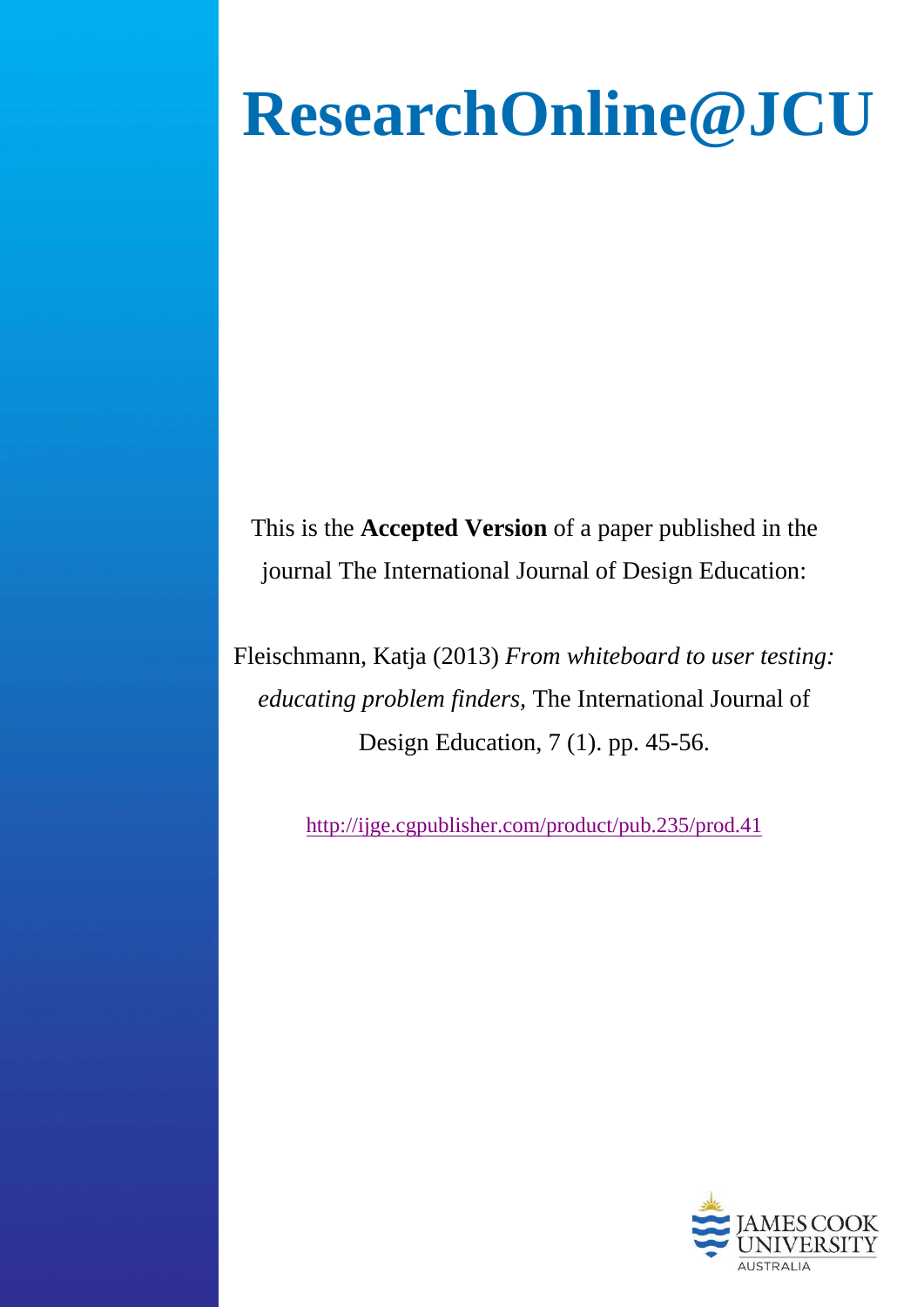Reference: Fleischmann, K 2013, 'From Whiteboard to User Testing: Educating Problem Finders', *The International Journal of Design Education*, vol. 7, pp. 45-56.

Accepted version, 23 July 2013 Dr. Katja Fleischmann

# **From Whiteboard to User Testing: Educating Problem Finders**

## **Abstract**

Future designers need to be able to navigate within a shifting economic, social, cultural and technological landscape. Communication and design problems are becoming increasingly complex and are often part of larger systems. Meeting global challenges such as climate change and an aging population will require designers and design graduates to engage in these complex problems and become 'problem finders'. In the context of undergraduate communication design education typically focusing on creating employable 'problem solvers' rather than 'problem finders', it raises the question; to what extent can design thinking facilitate the education of designers who are able to meet future design and communication challenges? This paper describes the implementation of design thinking into an undergraduate media design learning environment. Over a period of two years, the effectiveness of the design thinking process and the extent to which students were able to develop a design mind-set that involved problem-finding and was solution-focused were investigated. Furthermore, benefits and challenges encountered by participants were explored. This research was conducted applying a pragmatic approach. Quantitative and qualitative findings from two trials are presented. Keywords: Design Thinking, Undergraduate Design Education, Design Future Focus

#### **Introduction**

Future designers need to be able to navigate within a shifting economic, social, cultural and technological landscape. Communication and design problems are becoming increasingly complex and are often part of larger systems. Meeting global challenges such as climate change and an aging population will require designers and design graduates to engage in these complex problems and become 'problem finders'. Several authors (e.g. Barnett 2012; Welch 2011; Davis 2011; Vukić 2011) argue that new ways of educating design students are required. Students must develop strong creative thinking skills (Welch 2011) and more critical minds (Barnett 2012). In the context of increasing economic, environmental and social problems (Vukić 2011) educating design students needs to go beyond teaching the design process to producing artefacts as required by a client (Davis 2012). In the context of undergraduate communication design education typically focusing on creating employable problem solvers rather than problem finders, it raises the question; to what extent can design thinking facilitate the education of designers who are able to meet future design and communication challenges?

#### **Designers, Design Futures and Design Education**

According to Robertson and Sobol (2011) more designers want to engage in solving global problems of health, inequality, education and the environment. However, these design and communication problems are becoming increasingly complex. This situation is challenging for designers because more skills and knowledge than usually residing within one designer are required when addressing these complex problems (Friedman 2000; Kandachar 2010). Consequently, work environments that are based around multidisciplinary, interdisciplinary or transdisciplinary models are seen as providing fruitful ground to respond to the increasing complexity (Whyte and Bessant 2007; Marttila and Kohtala 2010; Hunt 2011; Friedman 2012). Furthermore, Davis (2012) argues that designers "needs to go beyond traditional mental modes of problem solving for user needs…designers will need additional capabilities…broader, systematic and complex thinking is required." Welch (2011) points to the crucial and proactive role designers have to play when leading future transformations. He argues that this requires "a different level of thinking from that associated with being capable of responding to the client's brief." Designers need to provide direction and contribute through informed debate (Welch 2011).

Consequently, if the ways in which designers think must change, the way designers are educated must change also (Davis 2012; Barnett 2012; Welch 2011; Vukić 2011). Barnett (2012) argues, that current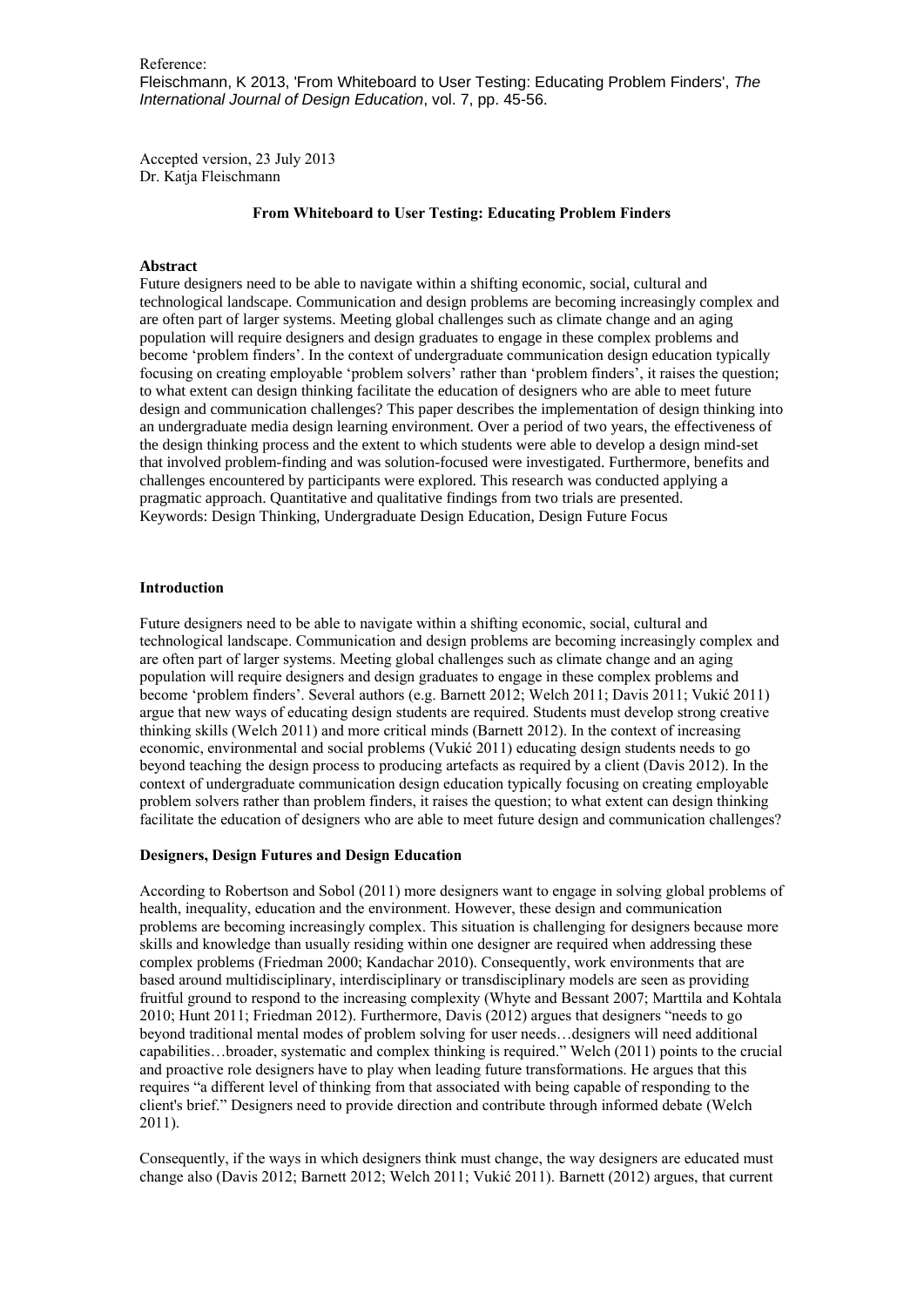# Reference: Fleischmann, K 2013, 'From Whiteboard to User Testing: Educating Problem Finders', *The International Journal of Design Education*, vol. 7, pp. 45-56.

design education "fails to deliver critical minds" because the university "instead of being an institute for the pursuit of knowledge, has become a business-like institute for the pursuit of a career." Subsequently, universities fail to provide space for exploration and experimentation (Barnett 2012). Welch (2011) and others (e.g. Davis 2011, Norman 2011, Vukić 2011, Poggenpohl 2012) request rethinking design education since it continues to educate for the past instead for the future. Vukić (2011, 137) suggests that a "new curriculum should promote comprehension and awareness of the global context that designers must work in." Welch (2011) supports this view, adding that design students "need the mental set that will position them to embrace the social, political and economic challenges" and they must develop "creative thinking skills essential in developing the resilience needed to survive - and even thrive - in this volatile and uncertain future."

# **Educating Communication Designers: Design Future Focused?**

Design is often discussed in a broad and inclusive way despite the fact that design has different connotations in different fields, serves different industries and has different intentions, histories, theories, methods, and processes. The industry sector classifies product design, fashion design, textiles design and jewellery design under the *Manufacturing* industry sector; architecture design, urban planning, interior and exhibition design belong to the area of *Built Environment*; and the industry sector *Communication Design* comprises digital design, media design, multimedia design, interaction design, graphic design, visual communication, graphic art and advertising design (Design Council 2005; Design Institute of Australia 2009). The latter is defined by the International Council of Graphic Design Association (Icograda)–the world body for professional communication design–as an "intellectual, creative, strategic, managerial, and technical activity. It essentially involves the production of visual solutions to communication problems" (Icograda 2011, 8). A communication designer can engage in a variety or specialises in one of the following areas: "identity design; editorial and book design; typography; information design; advertising; illustration; photography; calligraphy; signage and pictogram systems; packaging; animation design; broadcast graphics and film titles; product, web and game interface design; interaction, environmental and exhibition graphics; data visualisation; and any other activity of online and offline shaping of visual form" (Icograda 2011, 8).

This broad spectrum makes it impossible to teach all communication design areas in one undergraduate degree programme; nevertheless, within a typical undergraduate communication design degree there is usually a wide range of subject areas offered; for example, graphic design (identity design, editorial and book design, typography), moving image (broadcast graphics and film title) and digital media design (web and game interface design, interaction). Students can often gravitate towards an area they feel suits their interest or talent (Fried 2001), or by choosing a pre-defined path leading to specialisation. Communication design programmes at undergraduate level are usually professional degrees and orientate students towards professional practice (McCarron 2001; Drew 2007). They usually have some typical characteristics (McCarthy and Almeida 2002) such as applying similar learning and teaching strategies, structuring learning experiences from simple to complex within the course of study and giving high priority to "individual performance and control of outcomes" (Davis 2008). In order to prepare students for a successful transition from the classroom to the workplace, many communication design programmes worldwide employ project-based learning as part of their curriculum (McCarthy and Almeida 2002; Duggan and Dermody 2005; Ellmers 2006; Shreeve, Wareing and Drew 2008; Poggenpohl 2012). These projects are often applied in nature and simulate or imitate professional practice (McCoy 1998; Shreeve 2011); hence, they are scenarios with authentic intent (Drew 2007; Fleischmann and Daniel 2010). For example, a design educator might require students to design a logo and brand for a fictional company. The design educator takes on the role of a client and introduces the brief to the students. At times, a real client (e.g. community group or nonprofit organisation) may be brought into the learning environment in order to engage with students and participate in the project. Students then engage in the process of problem-solving, decision-making, self-directed learning, action-based learning, critical analysis and reflective activities to generate the finished product. Part of the training for students is the presentation of the solution to staff, peers and/or the external client.

Although an established pedagogy, Davis (2011, 73) criticises this approach because it often presents problems de-contextualised and asks students to follow "a process with the goal of fixed, 'almost perfect' results." This is particularly the case when design educators present design briefs because they are usually "tailor made for the students and […] written in an explicit or prescriptive manner"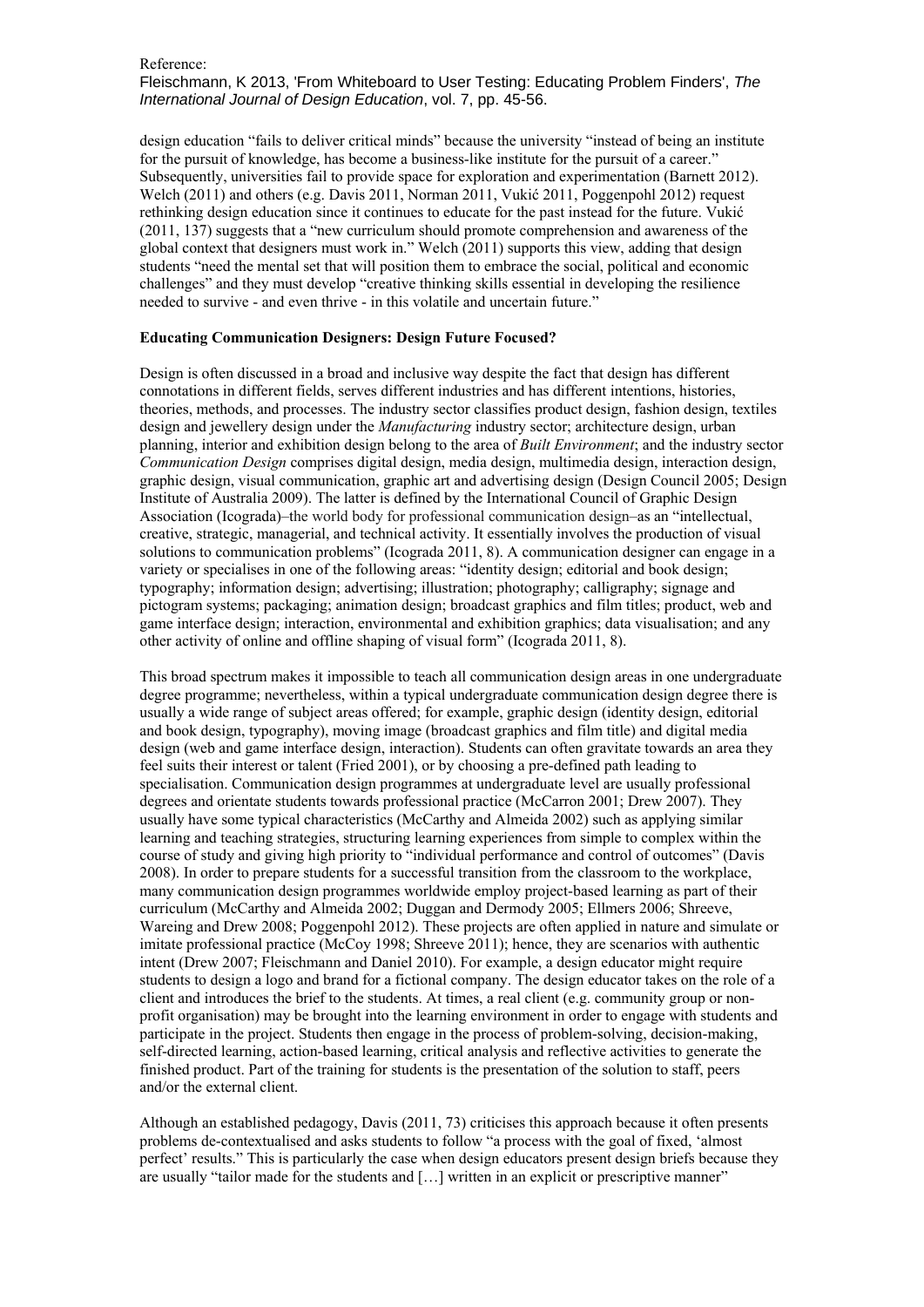Fleischmann, K 2013, 'From Whiteboard to User Testing: Educating Problem Finders', *The International Journal of Design Education*, vol. 7, pp. 45-56.

(Duggan and Dermody 2005, 138). This can, according to Welch (2011), "easily turn into providing students with a toolkit of 'how to do it' techniques aimed at existing industry requirements." He sees this as "a major dilemma" in that "the efforts of students [and teaching staff] are so often directed more towards the existing job market, and the skills needed to earn a crust upon graduation, than to exploring entirely new territory".

To add to the dilemma, design students are almost always presented with an 'abstract' end-user or customer (McGinley and Macredie 2011) regardless of whether the project is fictional or real. Arguably, students often rely on the representation of the customer or end-user provided by the design educator or real world client rather than on primary and/or secondary research data collected. This is not only a problem in education but also in design practice as McGinley and Macredie (2011) point out, "[r]apid development in commercial projects allows little time for reflection upon real people…one has to question how closely designers' approximations of 'users' match the reality of those they are designing for, particularly in relation to diverse user groups." Sless (2011, 123) further points out that although it is known that for a communicative design to be successful it involves testing, redefining and participation of the community, "courses give little weight to these stages." This can, according to McGinley and Macredie (2011), result in a misalignment between designers' understanding and users' need and hence can lead to an unsuitable outcome.

As communication design pedagogy at the undergraduate level has changed little over the years, the question arises; will learning to problem-solve be sufficient to confront future challenges? According to Welch (2011), "problem-solving is clearly an important aspect of creativity, just as important, if not more so, as problem-finding." Dubberly (2011, 78) argues that "[p]roblem-framing becomes more valuable than problem-solving." Skaggs, Fry and Howell (2009) argue that shaping the problem needs to be part of the design process. This is a major shift in practice–one that needs to be reflected in the education of communication designers. Icograda (2011, 10) states that the role of communication design education is to "prepare students for technological, environmental, cultural, social and economical change. To this end, it should evolve from teacher-generated projects to more participatory problem definition." This is to enable a student to become a communication designer who "identifies and frames problems, and solves them collaboratively exploring possibilities through critical thinking, creativity, experimentation and evaluation" (Icograda 2011, 9).

#### **Design Thinking**

1

Design thinking is described as a "human-centred innovation process that emphasizes observation, collaboration, fast learning, visualization of ideas, rapid concept prototyping, and concurrent business analysis, which ultimately influences innovation and business strategy" (Lockwood 2010). Sørensen and Leerberg (2010) argue that design thinking "both stems from a humanist paradigm and represents an abductive way of reasoning that makes designers think in a radically different way and far removed from traditional causal reasoning in business." As tool for driving innovation, design thinking is best used in teams of people who bring different ideas, methods, experiences and discipline cultures together (Brown 2010, Lockwood 2010; Curedale 2013). Design thinking has increasingly been introduce into areas beyond traditional design in order to accelerate the process of inventing a product or a service that sets the enterprise apart and ultimately makes it more competitive (Brown  $2010$ <sup>1</sup>. Design thinking can, however, also "play an important role in strengthening the public sector's capacity to be an intelligent customer as it involves bringing together different perspectives, including industry and users of a service or product, to understand needs" (Department for Business, Innovation and Skills 2011, 86).

Figure 1 overviews the design thinking process which is usually undertaken in multidisciplinary teams to be truly effective (Bailey 2010).

 $<sup>1</sup>$  The term 'design thinking' has become ambiguous in its use, referring either to traditional research on design thinking or to a</sup> recently emerging innovation strategy. For a discussion on this issue refer to Badke-Schaub, Petra, Norbert Roozenburg, and Carlos Cardoso. 2010. Design Thinking: A Paradigm on Its Way from Dilution to Meaninglessness? Paper read at 8th Design Thinking Research Symposium (DTRS8), 19-20 October, at Sydney, Australia.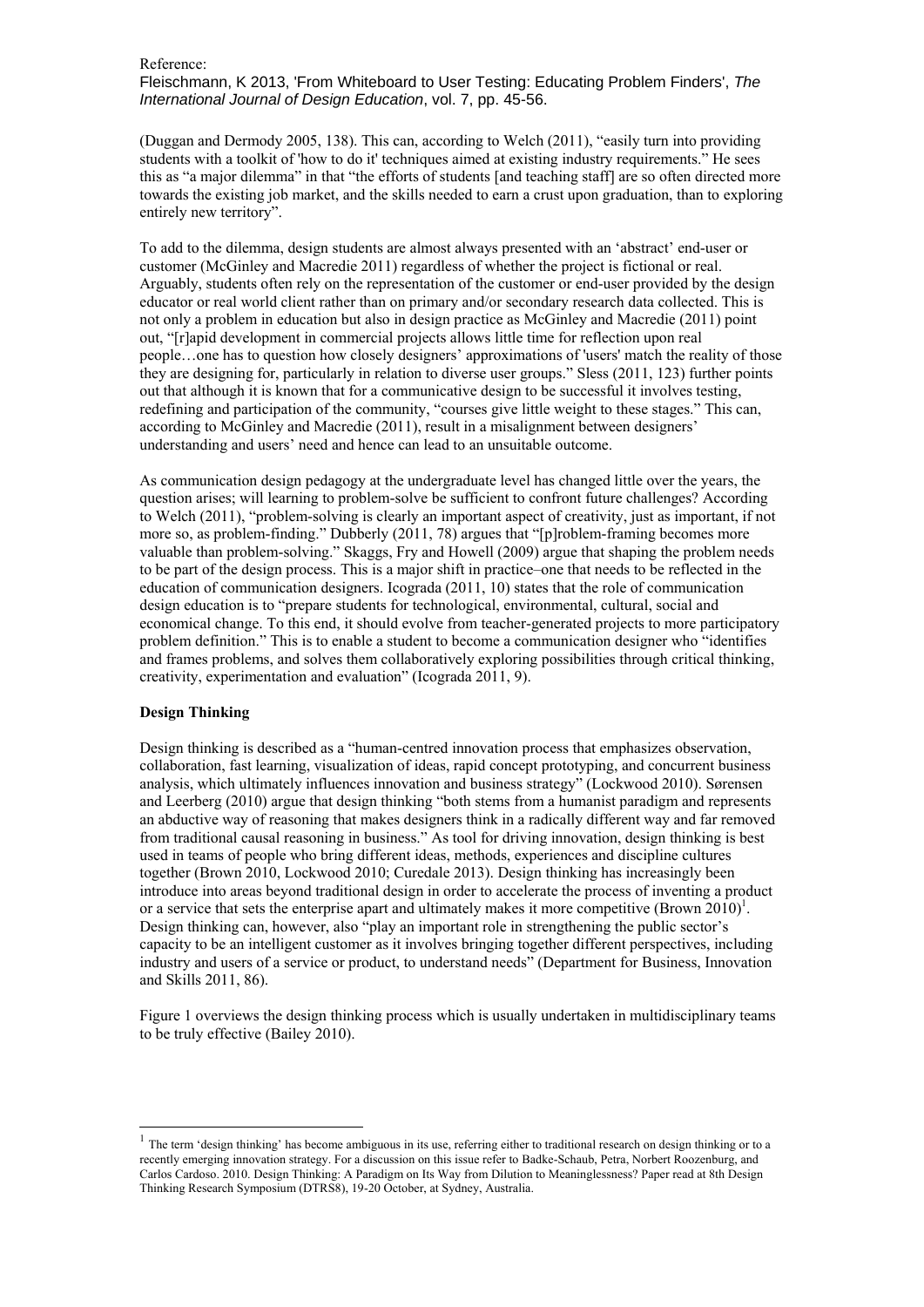

**Figure 1.** Design thinking process<sup>2</sup>

The nature of design thinking is intrinsically human-centred (Brown 2009). Developing empathy for user groups is central in design thinking during the process of developing a product or service. The steps 'observe', 'understand' and 'test' all involve the end-user or customer and this allows designers to "pay close attention to what is visible and articulated, while sensing what is below the surface and unarticulated" (Fraser 2010).

Design thinking has become increasingly popular in higher education. In the academic environment design thinking is best known from the d.school of the Hasso Plattner Institute of Design at Stanford University (USA) and the University of Potsdam (Germany). Another example is the relatively new Masters in Multidisciplinary Design Innovation at Northumbria University (UK) which is built around the principles of design thinking. Design thinking is, however, mostly applied at the postgraduate level.

# **Implementing Design Thinking in Undergraduate Communication Design Education**

The Bachelor of New Media Arts degree programme is a three year study course which allows students to major in media design, under the broad umbrella of communication design. During their first two years of study media design students engage in typical communication design projects such as developing logos or corporate designs for clients (fictional or real world) and developing websites for real world clients. Hence, students learn to apply the design process to given/pre-defined problems to become effective problem solvers.

In 3rd year, students undertake the subject Interactive Media Design in which they work in collaborative teams with students from information technology to create an interactive multimedia application with advanced new media functionalities. Students are required to use a media rich approach including the use of a variety of software applications encompassing 2D computer graphics, computer animation techniques, and digital video and audio. Advanced navigation concepts and original interactive new media applications are researched and studied as exemplars of good practice.

In the subject Interactive Media Design, students were usually introduced to a project brief involving problem-solving which asked them for example to sell a fictional product via an online shop. The brief was intentionally open to allow for creativity and give students the opportunity to engage in larger problems concerning society. The fictional product could have taken any 'shape or form', touching on a range of topics such as environmental issues. However, students largely failed to embark on socially engaging topics and instead developed shops that sold imaginary best friends, auctioned collected odours from celebrities or sold superpowers to help students pass their exams. While these projects did not necessarily lack creativity or technological finesse, there has been a relative lack of deep consideration for the end user in many projects. As a result, it was decided to implement the design thinking process into the Interactive Media Design subject.

Two different projects were trialled. Trial 1, based on the brief of the Design Thinking Research Symposium (DTRS) in 2012, ran under the broad topic "*How can the design of products, spaces, and services make growing old seem more attractive and inviting?"* Students were asked to design a

 $\frac{1}{2}$ For a detailed description of each step see for example Skaggs, Paul, Richard Fry, and Bryan Howell. 2009. Design Thinking. In *ICSID World Design Congress* Singapore; and Scheer, Andrea, Christine Noweski, and Christoph Meinel. 2012. Transforming Constructivist Learning into Action: Design Thinking in Education. Paper read at Research: Uncertainty Contradiction Value; Design Research Society (DRS); Biennial International Conference, at Bangkok.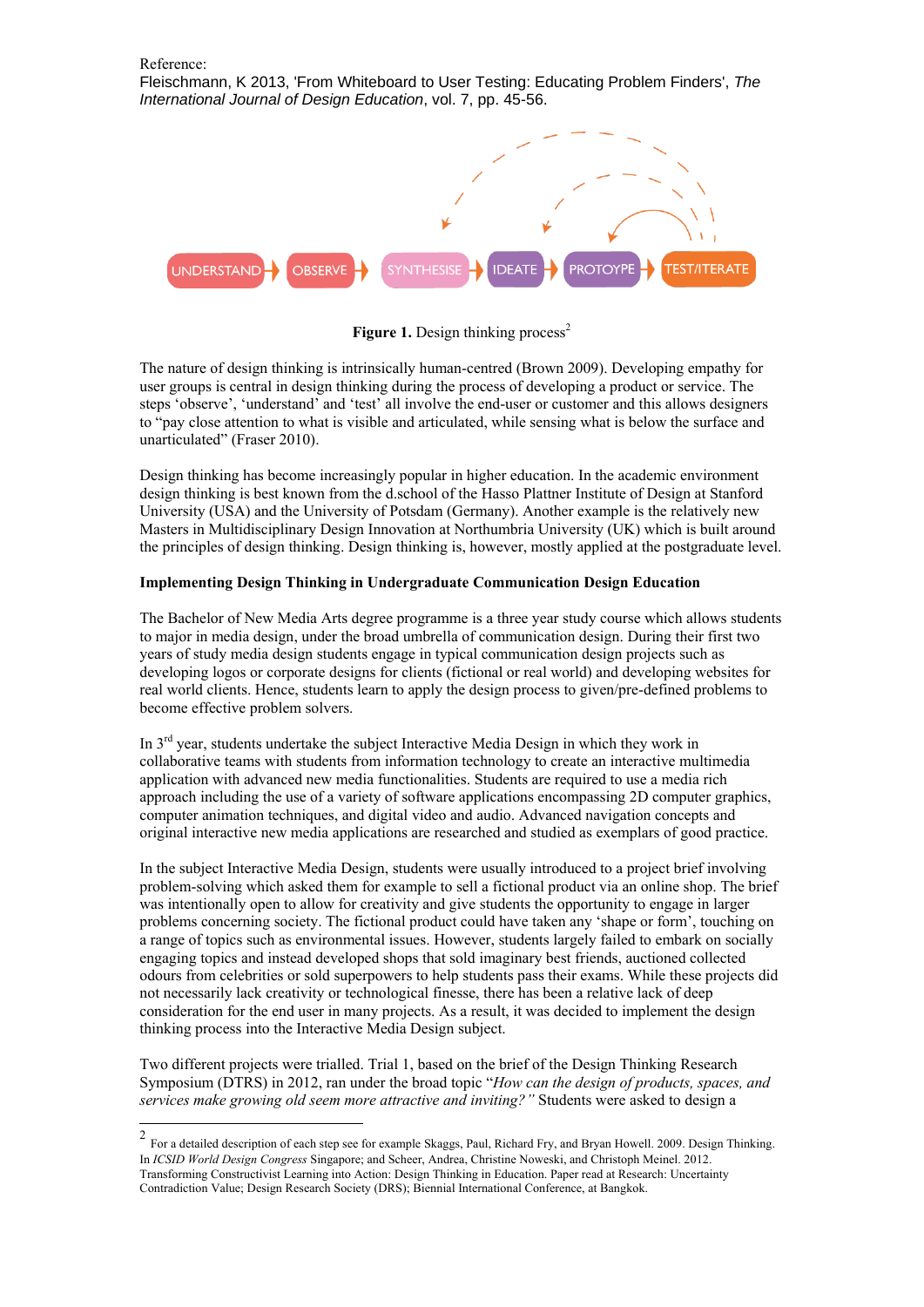Fleischmann, K 2013, 'From Whiteboard to User Testing: Educating Problem Finders', *The International Journal of Design Education*, vol. 7, pp. 45-56.

domestic product, living environment, or service for older people that surpasses conventional expectations. The design idea needed to be developed in the form of an application (app) for an iPad or other mobile device.

In Trial 2 students were given the following brief: More and more people have cars while at the same time traffic infrastructure may not be well enough developed to cope with such an amount of people using streets to go to their desired destination. Especially, traffic incidents often cause serious problems and create chaos which might be avoided. You are asked to develop and design a Traffic Incident Report System (TIRS). This system should make use of modern technology (e.g. mobile technology, web, twitter, RSS feeds, etc.) and interconnect such technologies within the system.

In both projects students were not given a specific problem but were required to frame or shape the problem first before finding a solution. The projects were structured around the six steps of the design thinking process and students were encouraged to experiment, design, fail, and design again.

Both trials followed the same structure and students engaged in the following activities:

- Introduction to design thinking process;
- Understand: discover and begin building empathy by conducting research on what is known already about the problem (secondary data collection);
- Observe: interview user group (primary data collection)
- Synthesise: make sense of findings, find a compelling point of view and clear direction for ideation;
- Ideate: brainstorm radical ideas, anything is possible, defer judgement, evaluate and select most promising idea;
- Prototype: design product or service;
- Iterate: user test and change if required.

# **Research Design**

Although information technology students also participated in the subjects, the focus of this research study was on media design students, of whom 25 were enrolled in Trial 1 and 37 in Trial 2. After each trial media design students were asked to complete an online questionnaire designed to evaluate the effectiveness of the design thinking process and the extent to which they were able to develop a design mind-set that involved problem-finding and was solution-focused. Furthermore, benefits and challenges encountered by participants were investigated. The choice to use an online questionnaire (as opposed to interviews, for example) was a pragmatic one. The online questionnaire would not only return data on measurable indicators (e.g. How many media design students liked approaching the project by using the design thinking process?) but would also provide deeper insight into the researched phenomena by collecting qualitative feedback through open-ended questions (e.g. What did you like most/least about the design thinking process?). It would be possible to collect both sets of data in a short timeframe. For the quantitative data obtained, SurveyMonkey automatically provided basic statistical data such as the tally of response totals, percentages and response counts. The qualitative feedback was analysed using the qualitative data analysis programme NVivo. Although some findings could have been shown in summarised form it was decided to present exemplar quotes from media design students to add richness to the data and to present the authentic voice.

#### **Project Outcomes**

In Trial 1 students developed the concept for an iPad app for elderly people that would provide a product or service to make growing old seem more attractive and inviting. All projects showed a deep concern for the end-user expressed through elderly-specific idea development and also in applying agespecific interface and navigation designs. Some project teams extended existing apps for the elderly in innovative ways (e.g. a medication-taking reminder was equipped with rotatable 3-D graphics of the medication package as this was identified as problematic for elderly people who at times cannot remember which medication to take, especially after a package design change). Other project concepts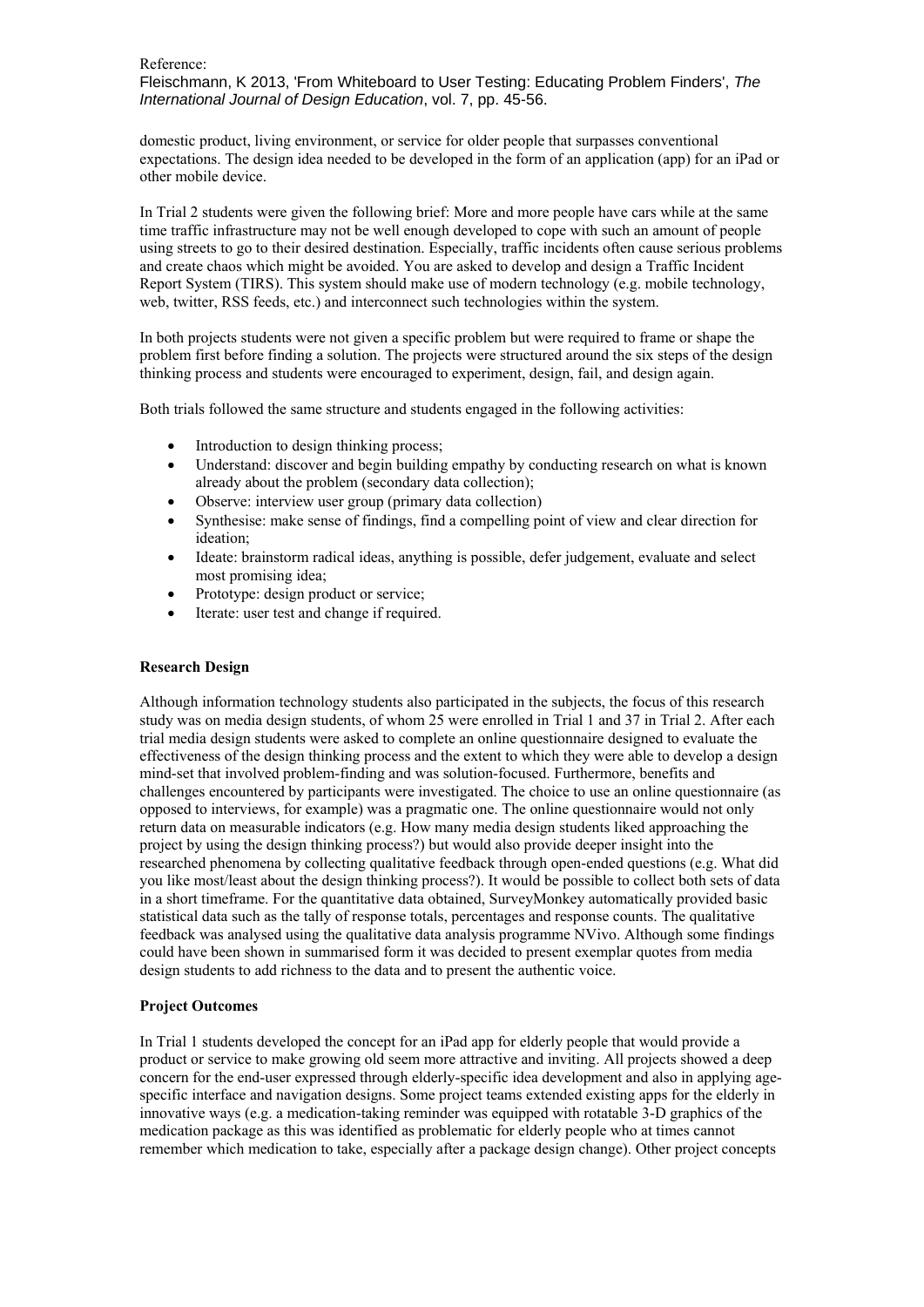1

Fleischmann, K 2013, 'From Whiteboard to User Testing: Educating Problem Finders', *The International Journal of Design Education*, vol. 7, pp. 45-56.

were completely original; for example, a GreyNomads scrapbook app was developed for retired people travelling and wishing to stay in contact with family and other GreyNomads throughout Australia<sup>3</sup>.

Similarly, in Trial 2 student teams extended already existing Traffic Incident Report Systems (such as Roadside Assistance Club RACQ in Queensland, Australia) with innovative features. Some teams succeeded fully in framing a problem and developing a solution. For example, one student team discovered the need for a system that notified arriving students of parking opportunities at university. During their primary research phase (observing) the team discovered that students' punctual arrival for lectures or tutorials often depended on finding a parking space nearby, or at all. The developed app *Get to JCU in Time* (James Cook University) provides students with a reporting system on the availability of parking spaces at university. The app is user-controlled and takes advantage of GPS tracking. Users of the app report available parking space when leaving a space in an area of high demand or encountering a parking area already full<sup>4</sup>.

 $3 \text{ A}$  detailed description of how the design thinking process was applied and a description of some project outcomes can be found in Fleischmann, Katja, Gemma Visini, and Ryan Daniel. 2012. "We Want to Add to Their Lives, Not Take Away…." In *Articulating Design Thinking*, ed. Paul Rodgers, 107-133. Faringdon: Libri.

<sup>4</sup> Outcomes of projects are featured in AUC. 2012. Crossing the Pedagogical Divide. *Wheels for the Mind* (Spring 2012, 1st Digital edition): 14-17.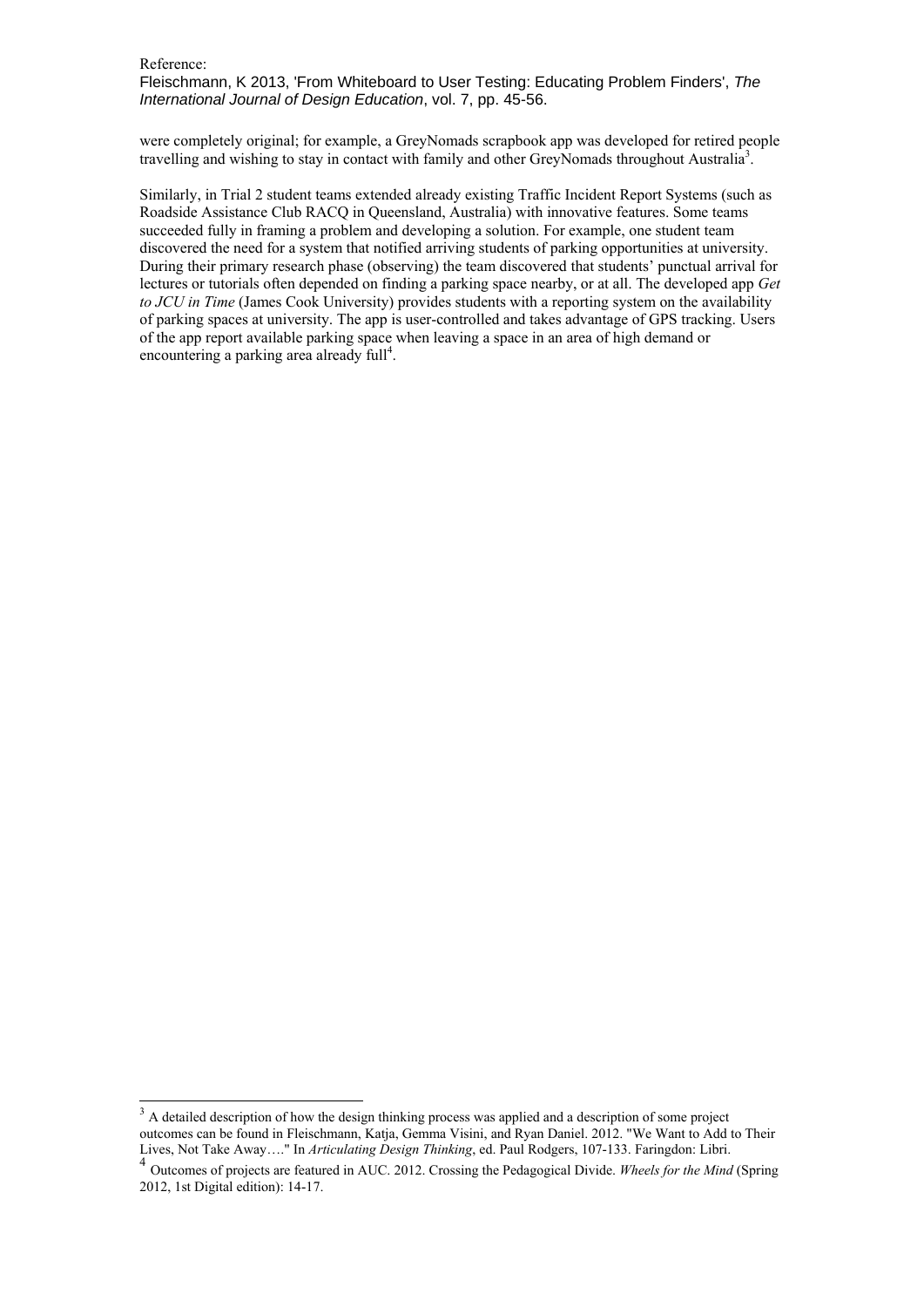# **Research Findings: Media Design Students' Feedback**

Over a period of two years 50 media design students  $(3<sup>rd</sup>$  year) provided feedback. Table 1 shows students' views on the design thinking process applied to their project development process.

**Table 1.** Media design students' perspective on introducing the design thinking process in the learning environment

| The project development process was approached by using the design thinking process.<br>Did you like approaching the project in this way? |      |     |                       |  |  |  |
|-------------------------------------------------------------------------------------------------------------------------------------------|------|-----|-----------------------|--|--|--|
|                                                                                                                                           | Yes  | No  | Total no of responses |  |  |  |
| Trial 1                                                                                                                                   | 89%  | 11% | 18                    |  |  |  |
|                                                                                                                                           | (16) | 2)  |                       |  |  |  |
| Trial 2                                                                                                                                   | 78%  | 22% |                       |  |  |  |
|                                                                                                                                           | (25) |     |                       |  |  |  |

The feedback shown in Table 1 provides evidence that the majority of media design students were in favour of approaching a problem through the design thinking process. The qualitative feedback provided insight into this positive view. One student noted: "I think we found the right solution instead of just solving the problem" (2011). Another student reflected: "Because I was working on a project that is useful for a user. That was very interesting and I do feel that my skills are important to society" (2011). The majority of students were positive about applying the design thinking process because "It made us think in a different way" (2012) which is expressed in the previous two comments. However, some students found the process more challenging: "It seemed authentic and feels like a representative example of how this would work in the real world. It did make it more difficult to complete the work, as the process is less straightforward" (2012).

Table 2 shows media design students' feedback on the process of problem-finding/problem-framing as part of the design thinking process.

**Table 2.** Media design students' perspective on "problem-framing" being part of the project development process

| Would you have preferred a project brief that asked you to design 'a pill-taking reminder for the iPad'<br>(Trial 1) or a flood reporting app' (Trial 2) for example? |            |               |      |                       |  |
|-----------------------------------------------------------------------------------------------------------------------------------------------------------------------|------------|---------------|------|-----------------------|--|
|                                                                                                                                                                       | <b>Yes</b> | I am not sure | No.  | Total no of responses |  |
| Trial 1                                                                                                                                                               | 28%        | $5\%$         | 67%  | 18                    |  |
|                                                                                                                                                                       | 5)         |               | (12) |                       |  |
| <b>Trial 2</b>                                                                                                                                                        | 22%        | 22%           | 56%  | 32                    |  |
|                                                                                                                                                                       |            |               | (18) |                       |  |

Unsurprisingly, the feedback is diverse. While over 60 per cent of media design students in Trial 1 and over 50 per cent in Trial 2 prefer a project brief which requires "problem-framing", a considerable number found this approach challenging and would prefer a "problem-solving" brief or were unsure. The following comment is brief but illustrates the point: "It [the project/app] would be simpler to make" (2012). Some students struggled with the ambiguity of the problem: "I think it would have been better to design a detailed system, rather than something that was completely changeable like the traffic system" (2012). It should be noted that some students may resent the topic rather then the newly introduced design thinking process as the following comment illustrates: "Traffic incident report is boring and not strictly needed" (2012).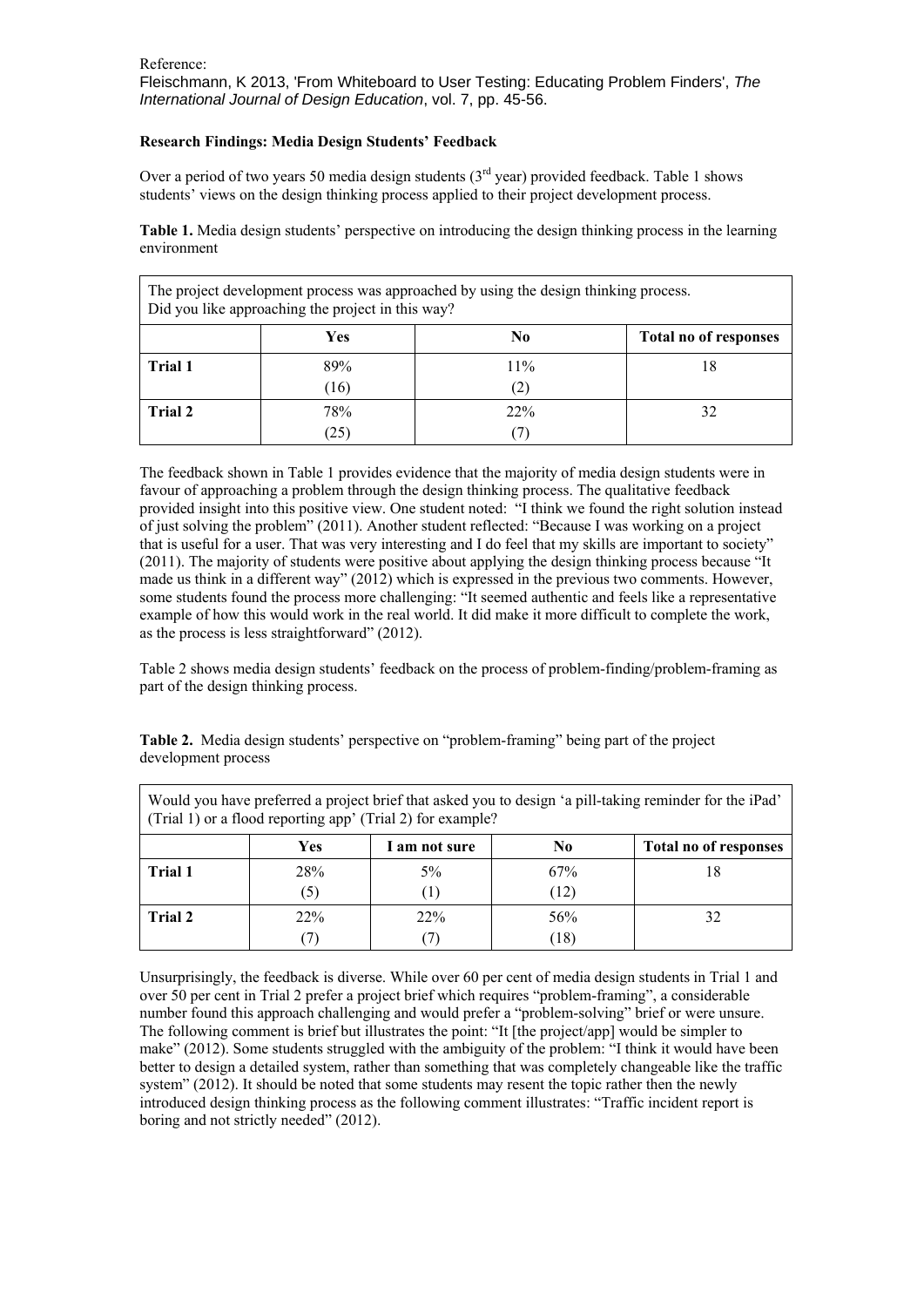Fleischmann, K 2013, 'From Whiteboard to User Testing: Educating Problem Finders', *The International Journal of Design Education*, vol. 7, pp. 45-56.

When asked to comment on what they liked most or least about the design thinking process, a range of benefits emerged which clearly illustrates the qualities inherent to the design thinking process. One student stated:

"I liked that it changed my outcome of the application. Sometimes I just get caught on an idea without thinking about the reason why I am making it or thinking about my target audience." (2011)

Another media design student commented:

"I think the 'solution finding' objective widens the possibilities of creative thinking. We were not limited by one problem to solve; instead we examined solutions from every angle and decided upon the most appropriate one." (2012)

Overall it was interesting that a large number of students reflected positively on the brainstorming and many commented positively on working in a team:

"I liked evolving our ideas from a whiteboard of suggestions to a refined idea." (2011)

"It was good to brainstorm in a team from day one. We were all part of it and it was a great positive experience within this multidisciplinary group." (2012)

Furthermore, a large number of media design students reflected positively on directly engaging with the users (interviewing and prototype testing), as illustrated by the following two comments:

"Interviewing people made so much more sense; it makes you see what the users are like instead of assuming what they are like." (2011)

"The user testing gave the project more realism. He [the user] saw things that we did not because we were "too close" to the project. Trying to find out what the user wants was a good part of thinking up what features the app needed." (2012)

# **Discussion and Conclusion**

The introduction of design thinking in the 3<sup>rd</sup> year Interactive Media Design subject has created a variety of beneficial outcomes for media design students. The design thinking process (opposed to the usually executed problem-solving process) required of students to frame problems first through research and by actively engaging with the user target group. This active engagement with the end-user allowed students to develop greater empathy and develop an understanding what needs to be developed. Solutions created were thoughtful, relevant and made a difference in people's lives. The prototype user tests allowed media design students once again to engage with the end use and gain feedback on their experience. Incorporating the feedback has led to improved design solutions. Although for some students it was challenging, the majority reflected positively on the introduction of the design thinking process and particularly positively on the participatory aspects of the process. The feedback from media design students shows that design thinking can facilitate critical thinking, and helps students to think in a different way and to focus their thinking onto real people and their problems. Consequently, design thinking is a useful process that can help communication design students to design meaningful, innovative and sustainable solutions as part of multidisciplinary or transdisciplinary teams.

Approaching complex design and communication problems using the design thinking process is increasingly utilised as a strategy in the economic, social and public innovation sector. In order for communication designers to participate in this process they must learn to extend their problem-solving skills to also master problem finding or problem framing as part of the design process. Furthermore, it is necessary to develop a deep understanding of customer, user or human that will use a product, a device, or service. User participatory design and innovation approaches have grown increasingly popular with design thinking being one expression of these recent developments. While none of this is new to some design areas (e.g. product design), design thinking is nevertheless a novel approach when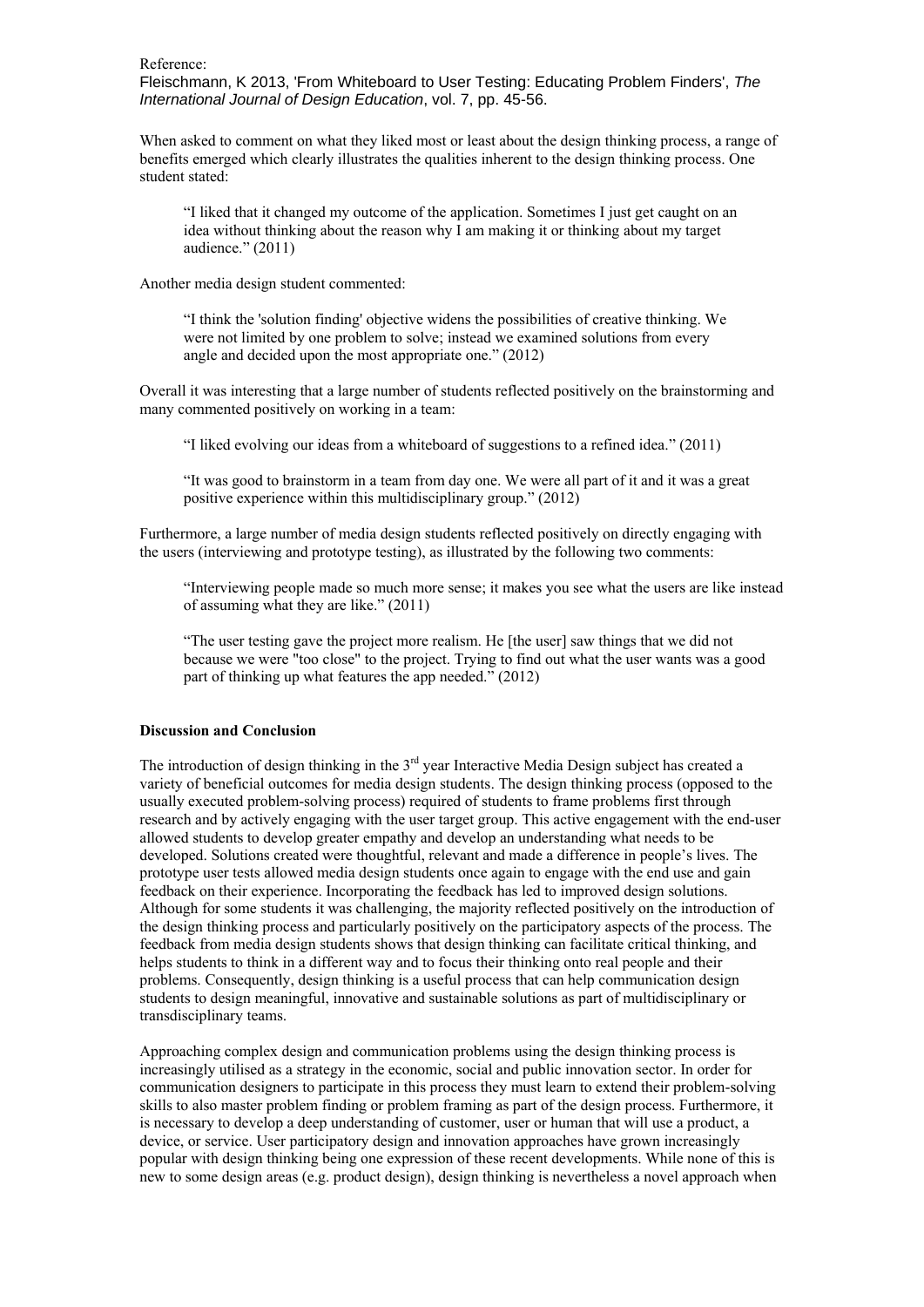applied in and across other disciplines. For communication designers, engaging in design thinking is a major shift in practice away from being merely problem solvers towards becoming problem finders. Design education must be reflective of this changing status quo and provide the opportunity for communication design students to experience and learn problem-framing as part of the design process.

## **References**

Bailey, Mark. 2010. "Working at the Edges." *Networks* (11): 42-45.

Barnett, Rebecca. 2012. Event-Based Learning- Urmadic Education and the Pedagogy of Sustainment. *Zoon Technica - The Journal for Redirective Design* (02), zoontechnica.com.

Brown, Tim. 2009. *Change by Design: How Design Thinking Transforms Organizations and Inspires Innovation*. New York: HarperCollins.

Brown, Tim. 2010. Design Thinking.<http://www.designcouncil.org.uk/about-design/How-designer.>

Curedale, Robert A. 2013. *Design Thinking: Process and Methods Manual*. Topanga, CA: Design Community College Inc.

Davis, Meredith. 2008. Toto, I've Got a Feeling We're Not in Kansas Anymore…. In *AIGA* BOSTON.

Davis, Meredith. 2011. "Relevance in a Complex World — Icograda Design Education Manifesto." In *Icograda Design Education Manifesto* eds Audrey G. Bennett and Omar Vulpinari, 72-75. Tapei: International Council of Graphic Design Associations.

Davis, Beck. 2012, 12th August *The Future of Design*. "the-words." Gold Coast. Griffith University, School of Design.

Department for Business, Innovation and Skills (BIS). 2011. *Innovation and Research Strategy for Growth*.

Design Council. 2005. *The Business of Design*. [http://www.designcouncil.org.uk/publications/The-](http://www.designcouncil.org.uk/publications/The-Business-of-Design/)[Business-of-Design/.](http://www.designcouncil.org.uk/publications/The-Business-of-Design/)

Design Institute of Australia. 2009. Structure of the Design Industry: A Structural View of Design Disciplines. Accessed 20 August[, http://www.dia.org.au.](http://www.dia.org.au./)

Drew, Linda. 2007. "Designing the Interface between Research, Learning and Teaching." *Design Research Quarterly* 2 (3).

Dubberly, Hugh. "Input for Updating the Icograda Design Education Manifesto." In *Icograda Design Education Manifesto* edited by Audrey G. Bennett and Omar Vulpinari, 76-81. Tapei: International Council of Graphic Design Associations, 2011.

Duggan, Brenda, and Brenda Dermody. 2005. "Design Education for the World of Work: A Case Study of a Problem-Based Learning (Pbl) Approach to Design Education at Dublin Institute of Technology (Dit)." In *Handbook of Enquiry & Problem Based Learning*, eds T Barrett, I Mac Labhrainn and H Fallon, 137-145. Galway: CELT.

Ellmers, Grant. 2006. Reflection and Graphic Design Pedagogy: Developing a Reflective Framework to Enhance Learning in a Graphic Design Tertiary Environment. In *ACUADS 2006*, edited by Su Baker and Susan Fereday. Monash University, School of Art, Victorian College of the Arts, Melbourne, Victoria.

Fleischmann, Katja, and Ryan Daniel. 2010. "Enhancing Employability through the Use of Real-Life Scenarios in Digital Media Design Education." In *Preparing Graduates for the Professions Using Scenario-Based Learning*, ed. Ed Errington, 85-96. Mt Gravatt: PostPress.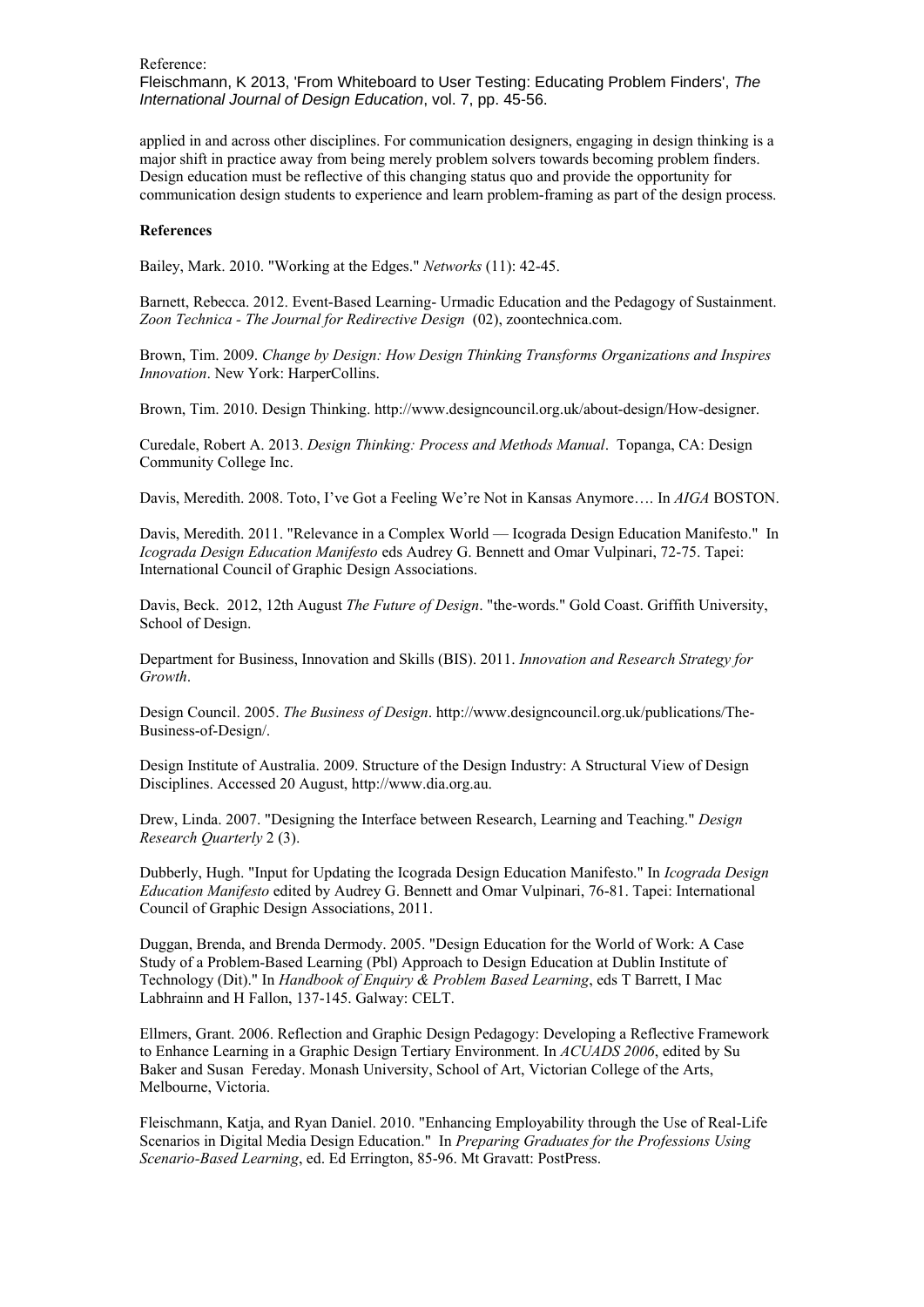Fleischmann, K 2013, 'From Whiteboard to User Testing: Educating Problem Finders', *The International Journal of Design Education*, vol. 7, pp. 45-56.

Fraser, Heather M.A. 2010. "Chapter 4: Designing Business: New Models for Success." In *Design Thinking: Integrating Innovation, Customer Experience and Brand Value*, ed. Thomas Lockwood, 35- 46. New York: Allworth Press.

Fried, Geoffry. 2001. "The Wrong Horse?" In *The Education of an E-Designer*, ed. Steven Heller, 10- 13. New York: Allworth Press.

Friedman, Ken. 2000. Creating Design Knowledge: From Research into Practice. In *IDATER 2000: International Conference on Design and Technology Educational Research and Development*  Loughborough University.

Friedman, Ken. 2012. "Models of Design: Envisioning a Future Design Education." *Visible Language* 46 (1/2): 133-153.

Hunt, Jamer. 2011. "Icograda Design Education Manifesto." In *Icograda Design Education Manifesto*  eds Audrey G. Bennett and Omar Vulpinari, 86-89. Tapei: International Council of Graphic Design Associations.

Icograda. 2011. Icograda Design Education Manifesto. In *International Council of Graphic Design Associations*. Tapei.

Kandachar, Prabhu. 2010. "Designing for Global Sustainable Solutions: Challenges and Opportunities." Paper presented at the LeNS Conference, Bangalore, India, 29th September to 1st October 2010.

Lockwood, Thomas. 2010. "Foreword: The Importance of Integrated Thinking." In *Design Thinking: Integrating Innovation, Customer Experience and Brand Value*, ed. Thomas Lockwood, vii-xvii. New York: Allworth Press.

Marttila, Tatu, and Cindy Kohtala. "Towards Transdisciplinarity: Understanding Current Multidisciplinarity in Designing Sustainable Urban Solutions." Paper presented at the LeNS Conference, Bangalore, India, 29th September to 1st October 2010.

McCarthy, Steven, and Cristina Melibeu de Almeida. 2002. "Self-Authored Graphic Design: A Strategy for Integrative Studies." *Journal of Aesthetic Education* 36 (3): 103-116.

McCarron, Carolyn. 2001. "A Matter of Degrees: The Ph.D in Design." In *The Education of an E-Designer*, ed. Steven Heller, 28-37. New York: Allworth Press.

McCoy, Katherine. 1998. "Education in an Adolescent Profession." In *The Education of a Graphic Designer*, ed. Steven Heller, 3-12. New York: Allworth Press.

McGinley, Chris, and Robert Macredie. 2011. Towards Diversity and Empathy in Design Development. *Zoon Technica - The Journal for Redirective Design* (01), zoontechnica.com.

Norman, Don. "Design Education: Brilliance without Substance." *core77 - design magazine and resource* (2011).

http://www.core77.com/blog/columns/design\_education\_brilliance\_without\_substance\_20364.asp

Poggenpohl, Sharon Helmer. 2012. "Envisioning a Future Design Education: An Introduction." *Visible Language* 46 (1/2): 8-19.

Robertson, Jason, and Daniel Sobol. 2011. The Designer's Paradox. *Zoon Technica - The Journal for Redirective Design* (01), zoontechnica.com.

Shreeve, Alison, Shân Wareing, and Linda Drew. 2008. "Key Aspects of Teaching and Learning in the Visual Arts " In *A Handbook for Learning and Teaching in Higher Education: Enhancing Academic Practice*, eds Heather Fry, Steve Ketteridge and Stephanie Marshall, 345-362. New York and London: Routlege.